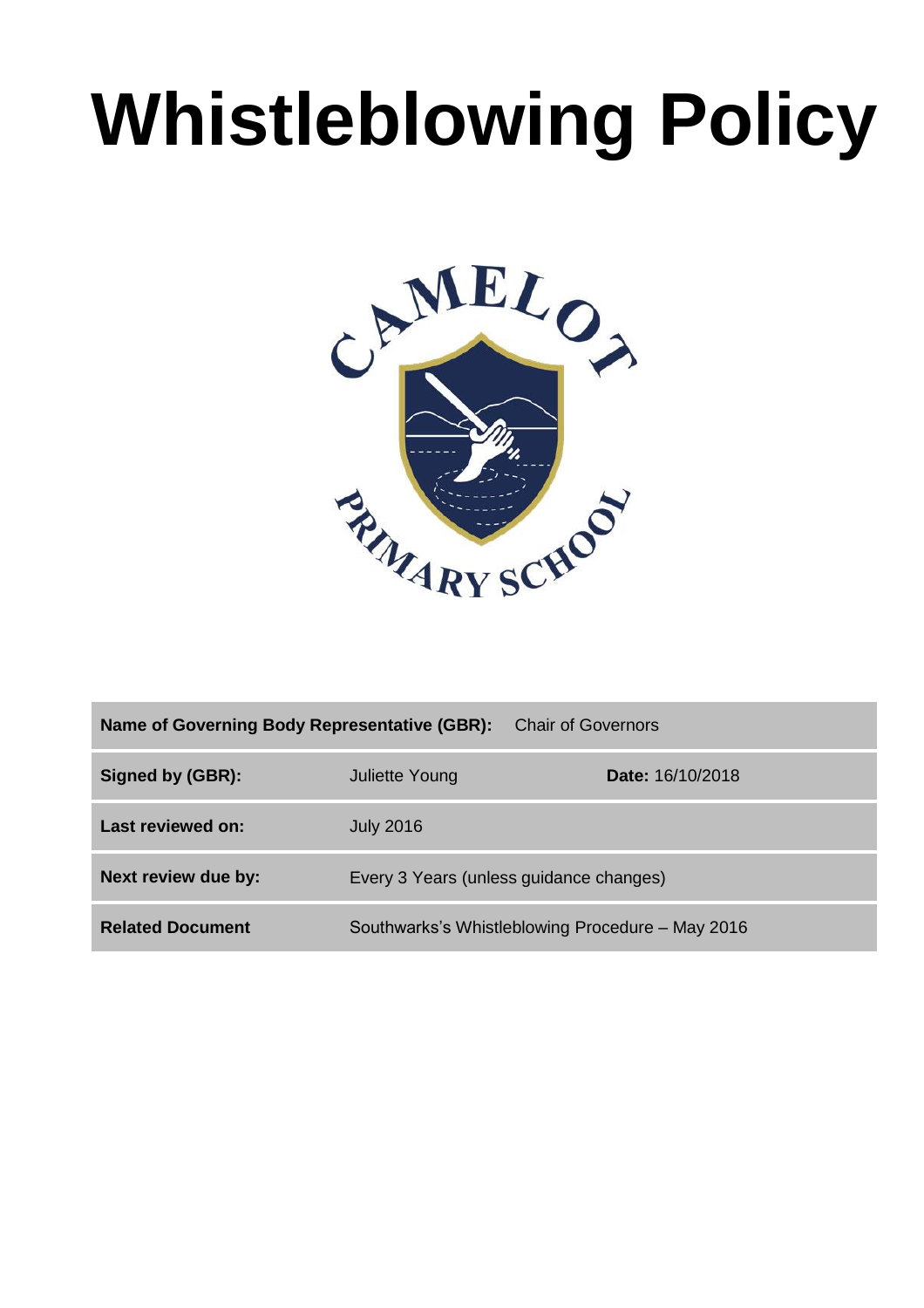# **Contents**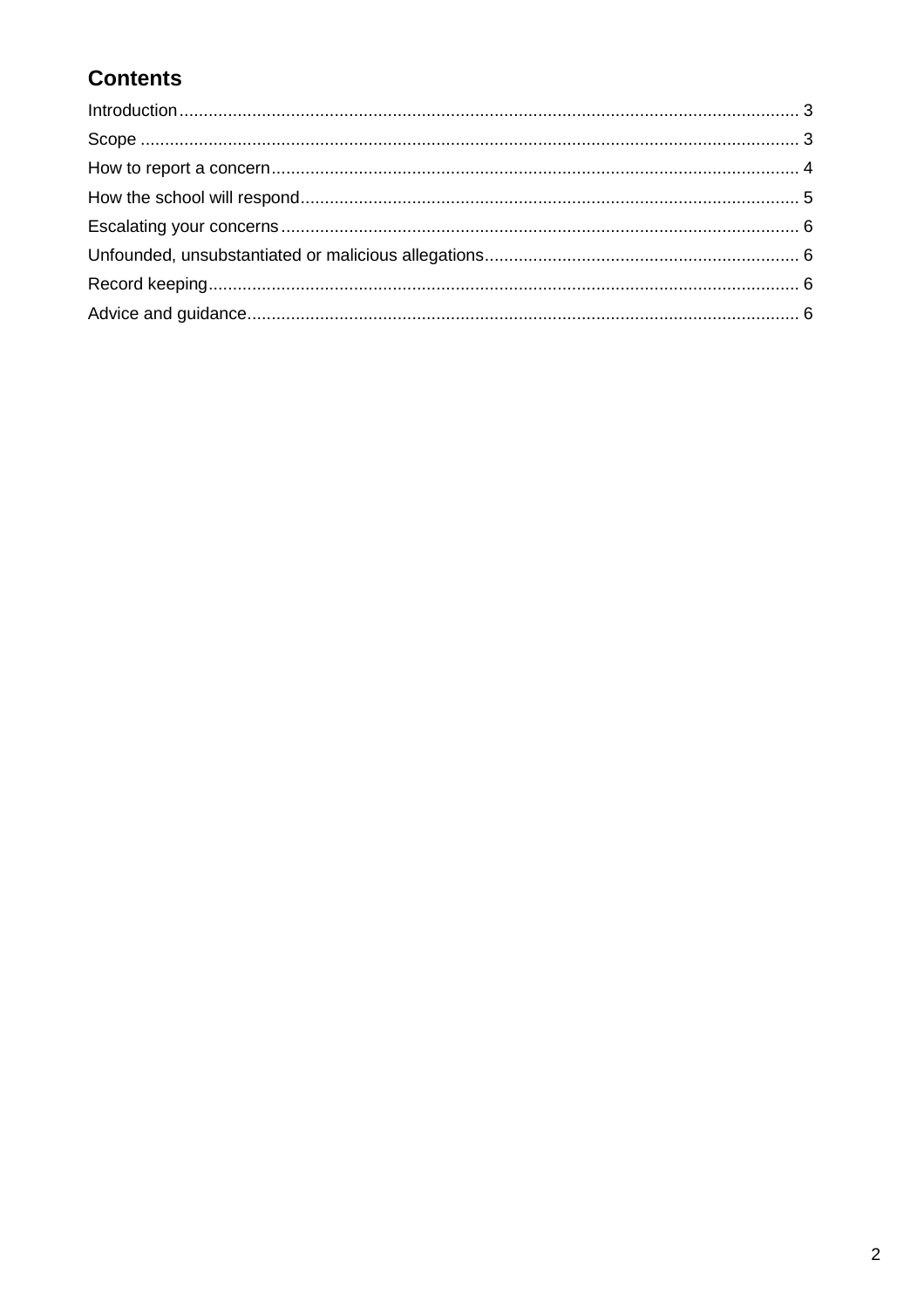# **Introduction**

- 1. Whistleblowing is a term used to describe disclosures made by workers which are in the public interest in relation to an alleged wrongdoing. This could include for example a criminal offence such as fraud, child abuse, a health and safety risk, an environmental risk, a miscarriage of justice, a breach of law, or a cover up of some wrongdoing. To be in the public interest, the wrongdoing disclosed must affect others, ie the general public.
- 2. The principles of whistleblowing and the protections offered to individuals that report such concerns are set out in the Employment Rights Act 1996, as amended by the Public Interest Disclosure Act 1998.
- 3. The governing body are committed to achieving the highest possible standards in the school and it is important that all staff are able to raise concerns and understand the appropriate way to do so.
- 4. Everyone working in the school is in a position to identify unsafe or inappropriate practice, to spot where things could be improved and identify if mistakes have been made. The leadership team and governing body cannot take action if they are not made aware of things that may be going wrong, inappropriate behaviour or even an honestly held belief that something does not feel right.
- 5. This policy is intended to encourage and enable staff to raise concerns within the school in order for the head teacher / governing body to respond, rather than ignoring a concern or raising concerns externally.
- 6. This policy sets out what workers should do if they have a concern relating to the school which they wish to report and how the governing body will respond. It was adopted by the governing body on 11/07/2016.

#### **Scope**

- 7. All staff have a duty to report any concerns they may have about activities and/or incidents within the school. It is recognised however that in some circumstances staff may wish to report issues confidentially and/or may worry about how the school and/or other staff may respond. This policy applies to all staff in the school and provides a framework for reporting concerns in a professional manner with due protection from any reprisals or victimisation.
- 8. This policy does not cover personal grievances which are not in the public interest, for example allegations of bullying or discrimination. Personal grievances should instead be resolved in accordance with the school's grievance procedure. Concerns about health and safety which do not affect the public should be reported in accordance with local procedures.
- 9. A concern may be about something that you sincerely believe in good faith:
	- Is unlawful
	- Is contrary to the school's agreed policies or procedures
	- Falls below established standards or practice
	- Constitutes improper conduct or misconduct
	- Presents a health and safety risk to the public as well as other employees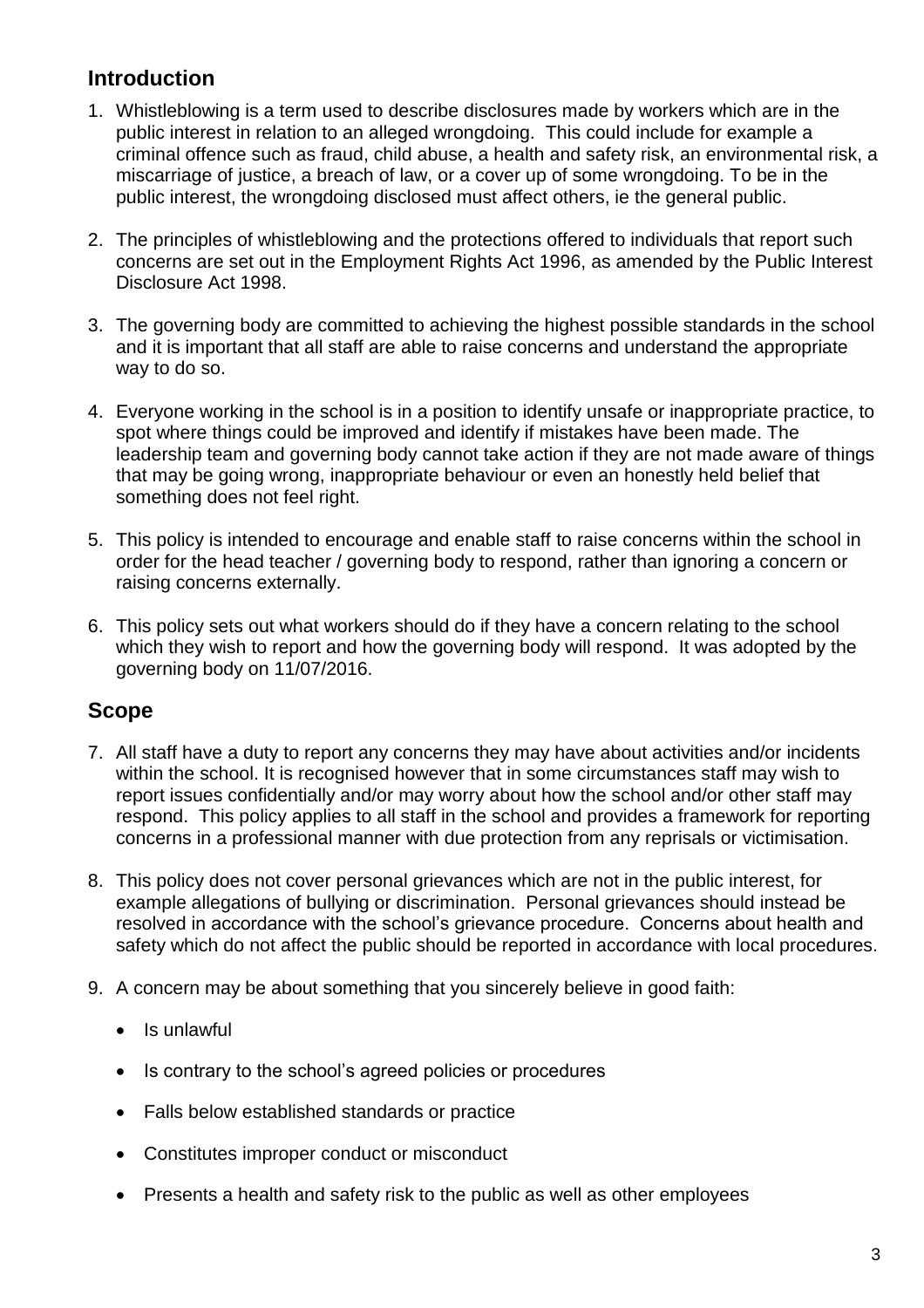- Involves damage to the environment
- Involves the unauthorised use of public funds
- Involves potential fraud, corruption or financial irregularity
- Involves actual or potential abuse of children

Or you may believe that information relating to the above has been or is likely to be deliberated concealed.

#### **How to report a concern**

- 10.You should make a note of your concerns with as much detail as possible, as soon as possible after the concern arises. Do not try to investigate your concerns personally and do not approach or accuse individuals directly. It is essential that appropriate reporting procedures are followed to maintain the integrity and confidentiality of any future investigation or proceedings.
- 11.When individuals report issues, they are making a vital contribution to the overall effectiveness of the school, the quality of education provided and the safety of the children in the school. Reporting issues allows for reflection and action to facilitate ongoing school improvement.
- 12.If you work in a maintained school and suspect fraud, corruption or financial irregularity, you should always inform the local authority head of anti-fraud and internal audit. S/he will then be responsible for notifying any other staff as needed.
- 13.For all other types of concern and in non-maintained schools, the first point of contact for any concern will normally be your line manager. If your concerns relate to your line manager, then you may instead wish to report these to the next line manager or head teacher. Concerns about the head teacher should be reported to the chair or another member of the governing body.
- 14.Where your concern is about the governing body, it may be raised with the local authority Head of 0-19 Standards (for maintained schools) or the Regional Commissioner (for academy and free schools). You may wish to ask your trade union representative for advice on how best to raise your concern.
- 15.The earlier you report your concern, the easier it will be for the school to take action. You are not expected to prove the truth of any allegations but you will need to demonstrate to the person you report to that there are sufficient grounds for your concern.
- 16.Concerns may be raised verbally or in writing. It is easier for the school to investigate concerns if you raise these directly as they can then ask you questions to clarify the issues raised. If you raise your concerns anonymously, the school may not be able to investigate properly if you have not provided all the information needed and will not be able to tell you the outcome.
- 17.It is acknowledged that sometimes you may wish to raise concerns in confidence and if so we will take all reasonable steps to protect your identity. It may not be possible to resolve your concerns without revealing your identity; for example an investigation process may reveal the source of the information and a statement from you may be required as evidence. If this is the case the school will discuss with you how best to proceed.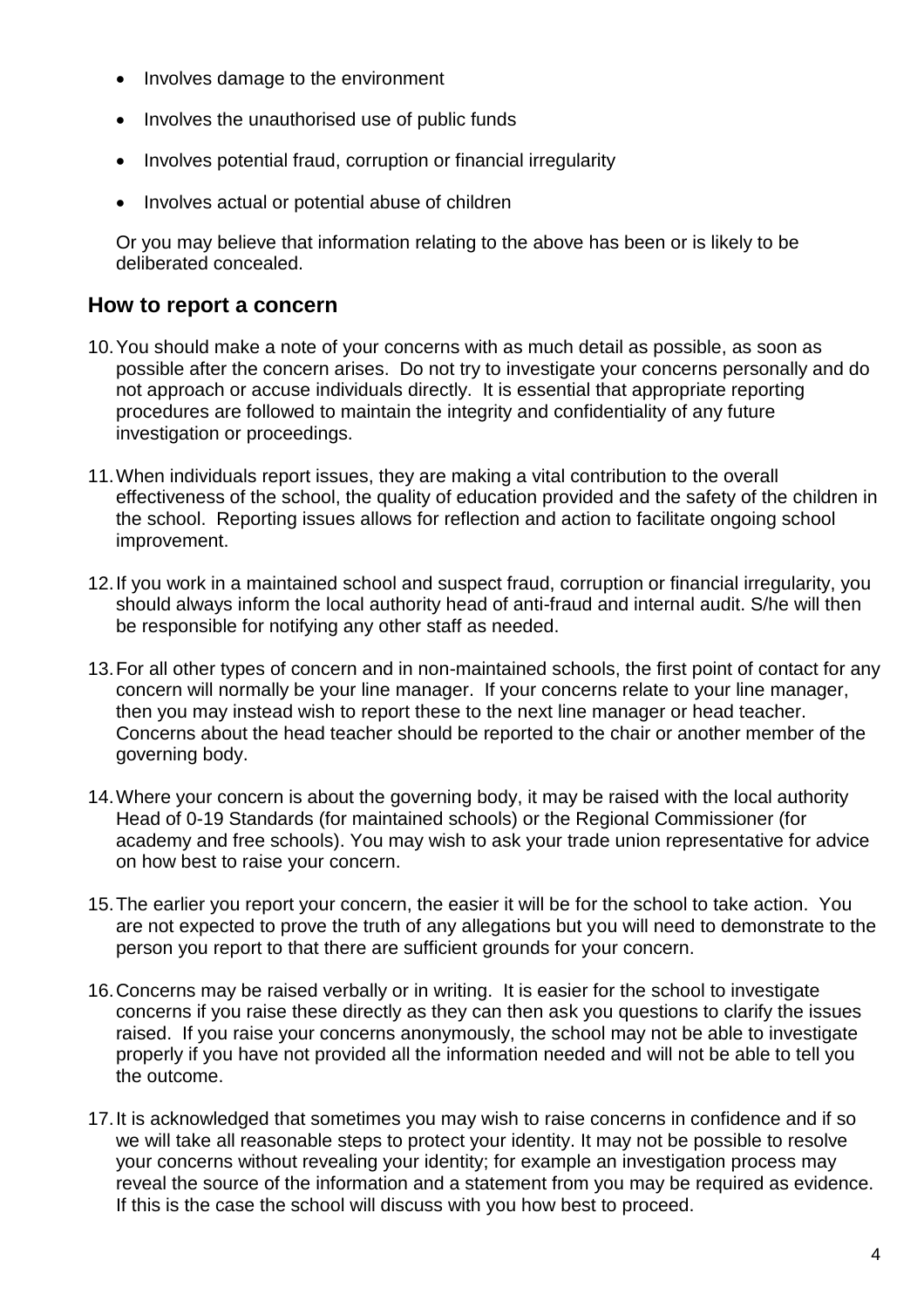18.If you do not wish to report your concern directly to the school, you may wish to approach your trade union, or a prescribed person or body that deals with the issue you are raising. For example, in a community school, you may wish to report your concern to the relevant local authority officer. If you choose to report your concerns to the media, then in most cases you will lose your rights under whistleblowing legislation.

#### **How the school will respond**

- 19.Once you have told us your concerns, the school will identify an appropriate individual or committee to discuss your concerns with you and identify what action, if any, is needed in response. Remember that testing your concerns is not the same as accepting or rejecting them. You may be asked to provide further information.
- 20.The allocated individual will write to you within 10 working days of receipt of your complaint to: acknowledge receipt, indicate how they propose to deal with the matter, provide an estimate of how long it may take to provide a final response, tell you whether initial enquiries have been made and tell you whether further investigations are needed or if not why not. The allocated individual will contact you using the contact details you provided when raising your concerns, unless you have specified otherwise.
- 21.Community schools, where the authority is the employer, must notify the local authority monitoring officer in writing of any concerns raised under this procedure for monitoring and reporting purposes. The monitoring officer may be contacted at Southwark Council, 2nd floor, PO Box 64529, London, SE1P 5LX.
- 22.Any meetings with you can be held off the school site if wished. You have the right to be accompanied at such meetings by your trade union representative or a work colleague (who is not involved in the area of concern) if you so wish.
- 23.The allocated individual will decide the most appropriate way to deal with your concern and will keep you informed of the action they take but may not be able to provide you with detail if there is a need to keep the confidence of other people and/or proceedings. Action could include:
	- An investigation under the school's internal procedures
	- A referral to the police
	- A referral to the child protection officer
	- A referral to internal or external audit
	- An independent inquiry
- 24.Any investigations will be conducted on a strictly confidential basis and the subject of your concerns will not be informed unless and until it is necessary.
- 25.The school will take steps to minimise any difficulty you may experience as a result of raising a concern. For example, if you are required to give evidence in formal proceedings, the school will advise you on procedure beforehand.